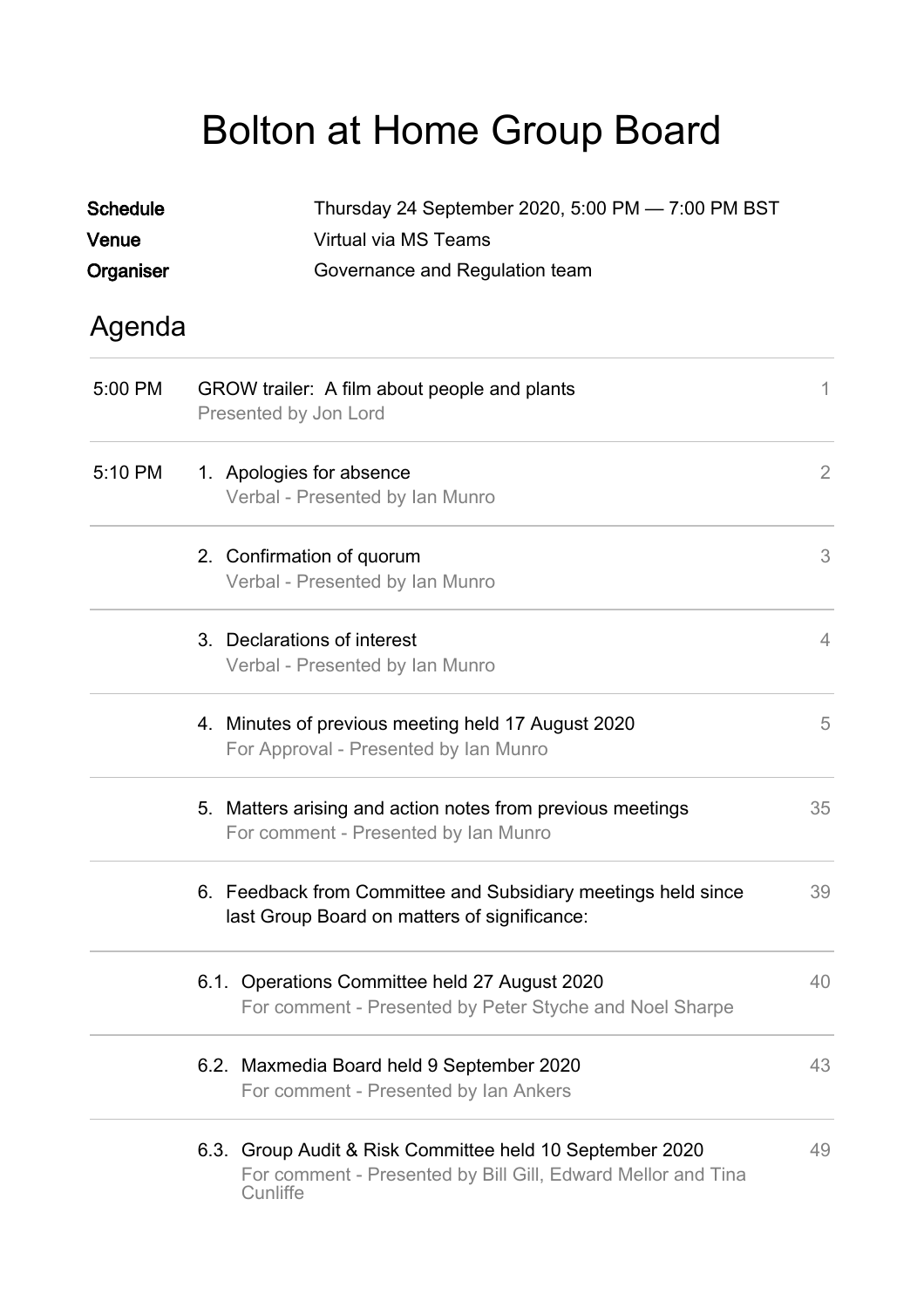| 5:35 PM | 8. Statistical data return (SDR) 2020                                                                                                                 | 54  |
|---------|-------------------------------------------------------------------------------------------------------------------------------------------------------|-----|
|         | For Approval - Presented by Caroline Fraser                                                                                                           |     |
| 5:40 PM | 9. External audit completion report 2020 DRAFT<br>Presented by BDO<br>For Approval                                                                    | 55  |
| 5:55 PM | 10. Going concern<br>For Approval - Presented by Edward Mellor                                                                                        | 102 |
|         | 11. Annual report and financial statements for period ending 31<br>March 2020<br>For Approval - Presented by Edward Mellor                            | 130 |
|         | 12. Appointment of external auditors<br>For Approval - Presented by Edward Mellor                                                                     | 212 |
| 6:10 PM | 13. Acquisition of affordable housing through a section 106<br>agreement at Bowlands Hey, Westhoughton.<br>For Approval - Presented by Dominic Conway | 215 |
|         | 14. Let Us (GM Ethical Letting Agency) in partnership with<br>Resonance<br>For Approval - Presented by Dominic Conway                                 | 221 |
| 6:20 PM | 15. Members' comments sought on the following items in advance<br>of the meeting in order that they can be approved as one item:                      | 225 |
|         | 15.1. Internal review of the effectiveness of governance - Bolton at<br>Home and Arcon 2020/21<br>For Approval - Presented by Tina Cunliffe           | 226 |
|         | 15.2. SIRO annual compliance report                                                                                                                   | 231 |